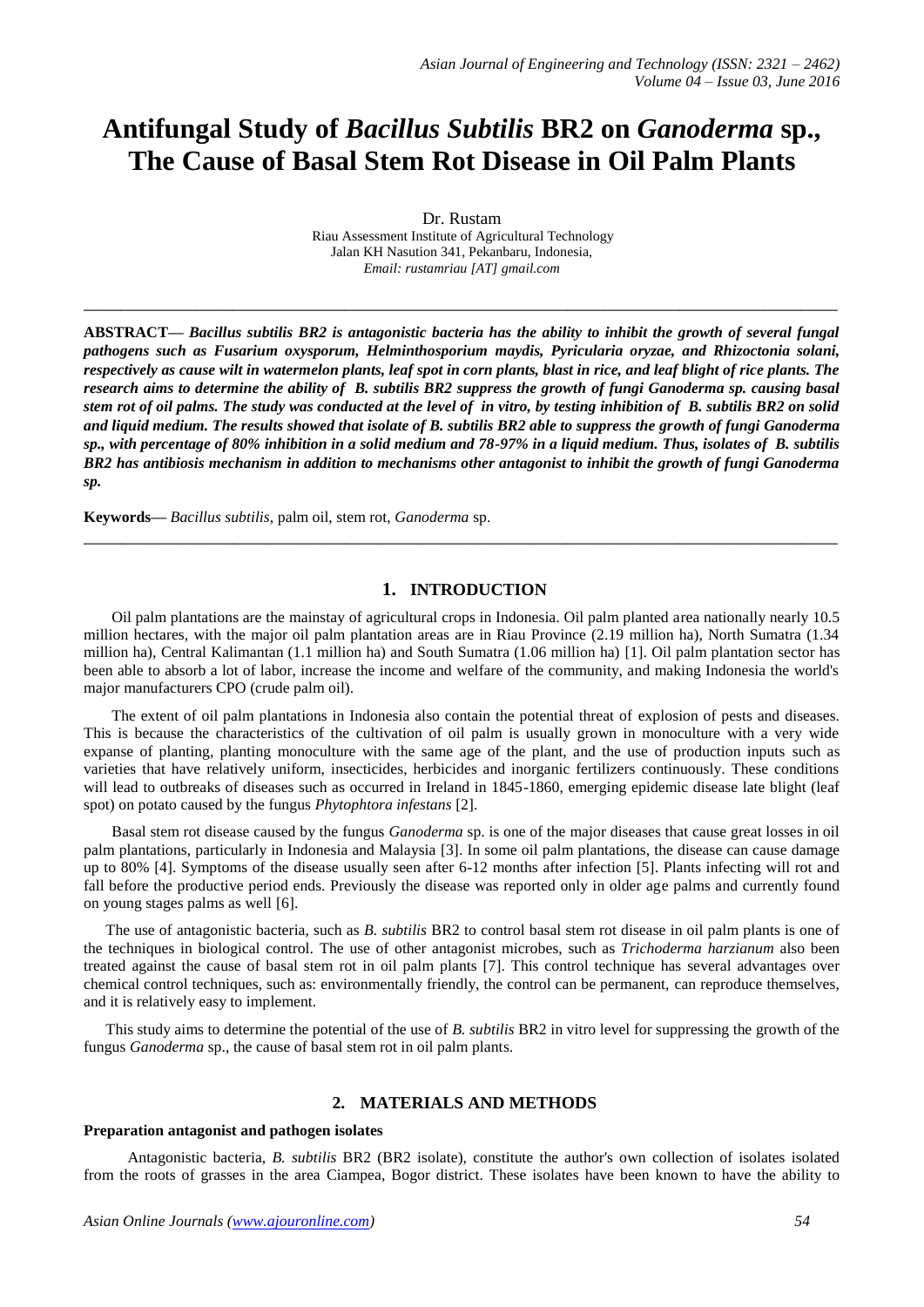inhibit the growth of several fungal pathogens such as *Fusarium oxysporum* (causing wilt disease in watermelon plants), *Helminthosporium maydis* (causing leaf spot disease on corn), *Pyricularia oryzae* (cause of the blast disease in rice plants), and *Rhizoctonia solani* (causes sheath blight in rice plants) [8].

Based on the results of 16S rRNA sequences turns characterization of the isolate identified as *Bacillus subtilis* [9]. As for some morphological and biochemical characters of the isolate of *B. subtilis* BR2 presented in Table 1. Meanwhile the fungus isolate causing stem rot disease of coconut palm (*Ganoderma* sp.) obtained from the collection of the Laboratory of Mycology, Department of Plant Protection, Bogor Agricultural University.

| Morphology of koloni:         |                    |  |
|-------------------------------|--------------------|--|
|                               |                    |  |
| - Size (mm)                   | $4 - 5$            |  |
| - Form                        | Irregular          |  |
| - Elevation                   | Flat               |  |
| - Edge                        | Wave               |  |
| - Color                       | White milk         |  |
| - Surface                     | Slippery           |  |
| Morphology of cell            | Rod                |  |
| Gram reaction                 | $^{+}$             |  |
| Size of cell $(\mu m)$        | $0,25 \times 1,75$ |  |
| Endospora                     | $+$ (terminal)     |  |
| Motile                        | N <sub>o</sub>     |  |
| <b>Biochmistry:</b>           |                    |  |
| - Chitinase test              | $^{+}$             |  |
| - Catalase test               | $^{+}$             |  |
| - Citric test                 |                    |  |
| - Decarboxylase (lysine)      | Non enterobacter   |  |
| - H <sub>2</sub> S Production |                    |  |
| - Indole test                 |                    |  |
| - Methyl red test             | $^+$               |  |
| - Motility                    |                    |  |
| - Nitrate reduction           | $^+$               |  |
| - hydrolysis of urea          |                    |  |
| - Voge-proskauer              |                    |  |
| - Glucose                     | $\hspace{0.1mm} +$ |  |
| - Sucrose                     | $^{+}$             |  |
| - Dextrose                    |                    |  |
| - Sorbitol                    |                    |  |
| - Mannitol                    | $^{+}$             |  |
| - Phytotoksicity              |                    |  |
| - Production of siderophores  | $^{+}$             |  |
| - Dissolving phosphate        | $^{+}$             |  |

Table 1: Some characters morphological and biochemical of BR2 isolate

Remarks:  $+$  = reaction,  $-$  = no reaction Source: [8] and [10].

#### **BR2 isolate inhibition in solid medium (PDA)**

Testing inhibition against pathogenic isolates BR2 (*Ganoderma* sp.) were calculated using a dual culture on PDA medium. Pieces colony fungus Ganoderma sp. with a diameter of 0.5 cm were transferred to PDA medium at a distance of 3 cm from the edge of the petri dish. As a treatment, in the opposite direction with a distance of 3 cm from the edge of the petri dish is moved as much as 10 mL suspension culture isolates BR2 (population  $10^6$  cells/ml) or isolates of *Escherichia coli* DH5α lacking the gene encoding antibiosis, not expressing antibiotic compounds (collection Laboratorum of Bacteriology, Department of Plant Protection, Bogor Agricultural University). Tests performed 5 replications. The percentage inhibition of the growth of fungal isolates BR2 *Ganoderma* sp. calculated using the formula:

$$
Inhibition (\%) = \qquad \frac{R1 - R2}{R1} \text{ } \frac{1\%}{R1}
$$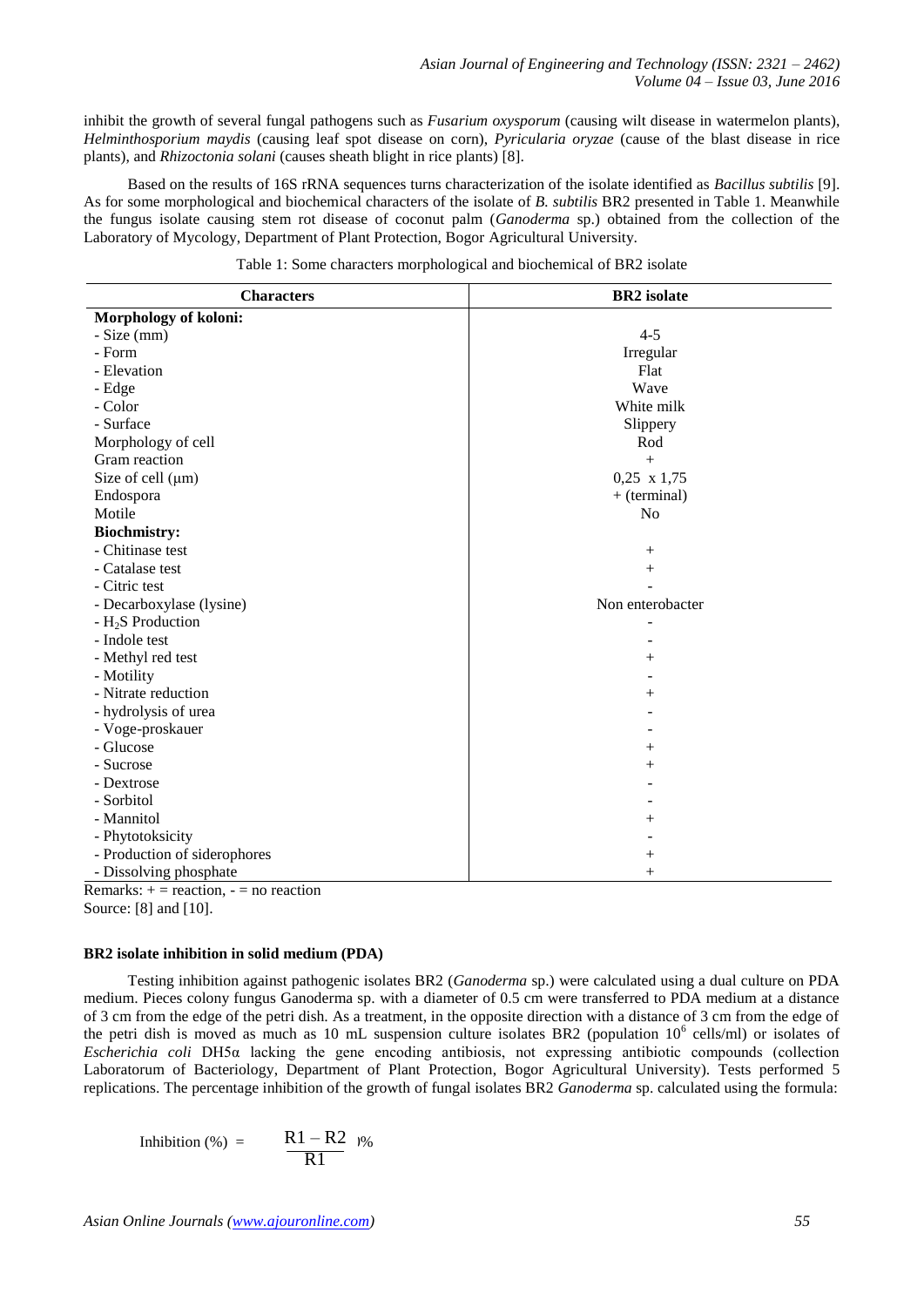Remarks:  $R1$  = the radius of the growth of the fungus to the edge of the petri dish  $R2$  = The radius of the growth of the fungus to antagonist bacteria

### **Inhibition of BR2 isolate in a liquid medium (PDB)**

Colony pieces of pathogenic fungus (*Ganoderma* sp.) with diameter 0.5 cm inserted into the 250 ml Erlenmeyer flask which already contains 50 ml of medium potato dextrose broth (PDB). For treatment added 1.5 ml suspension of BR2 isolate culture (10<sup>6</sup> cells/ml) or isolate of *E. coli* DH5α. As for controls added 1.5 ml sterile distilled water. Each treatment was repeated as many as 5 replicates. The preparation was incubated at room temperature for 10 days. The effect of treatment on the growth of the fungus *Ganoderma* sp. is determined by measuring the weight of the wet and the dry weight of the fungus colony on the last day of incubation. Data were tabulated and analyzed using analysis of variance

## **3. RESULTS AND DISCUSSION**

# **Result**

## **BR2 isolate inhibition in solid medium (PDA)**

BR2 isolate were able to inhibit the growth of the fungus *Ganoderma* sp. The growth of the fungus *Ganoderma* sp. up to 80% inhibited by treatment BR2 isolates. In contrast inhibition of the growth of *Ganoderma* sp. does not occur by the treatment and control DH5 $\alpha$  isolates (Table 2 and Figure 1). This proves that BR2 isolate has antifungal properties against fungus *Ganoderma* sp. causing basal stem rot disease in oil palm plants.

| Treatments                  | Inhibition $(\%)$ |
|-----------------------------|-------------------|
|                             |                   |
| BR2 isolate culture         | 80                |
|                             |                   |
| $DH5\alpha$ isolate culture | $\theta$          |
|                             |                   |
| Control                     | $\theta$          |
|                             |                   |

Table 2: Inhibition of BR2 isolate on the growth of fungi *Ganoderma* sp.



Figure 1: Apperance of the growth *Ganoderma* sp. on a solid medium (lefti) and a liquid medium (right) after treated by BR2 isolate or DH5α

## **Inhibition of BR2 isolate on a liquid medium (PDB)**

BR2 isolate was also suppress the growth of fungi *Ganoderma* sp. in a liquid medium. Emphasis growth of the fungus *Ganoderma* sp. by BR2 isolate indicated by the reduced weight of the wet and the dry weight of the fungus colonies were obtained. The wet weight and dry weight of colonies of fungus *Ganoderma* sp. obtained from BR2 isolate treatment respectively 0.4 g and 0.11 g (Table 3). Thus occurred the inhibition of the growth of the fungi *Ganoderma* sp. by BR2 isolate of 97% and 78%, respectively based on the wet weight and dry weight of fungi colonies.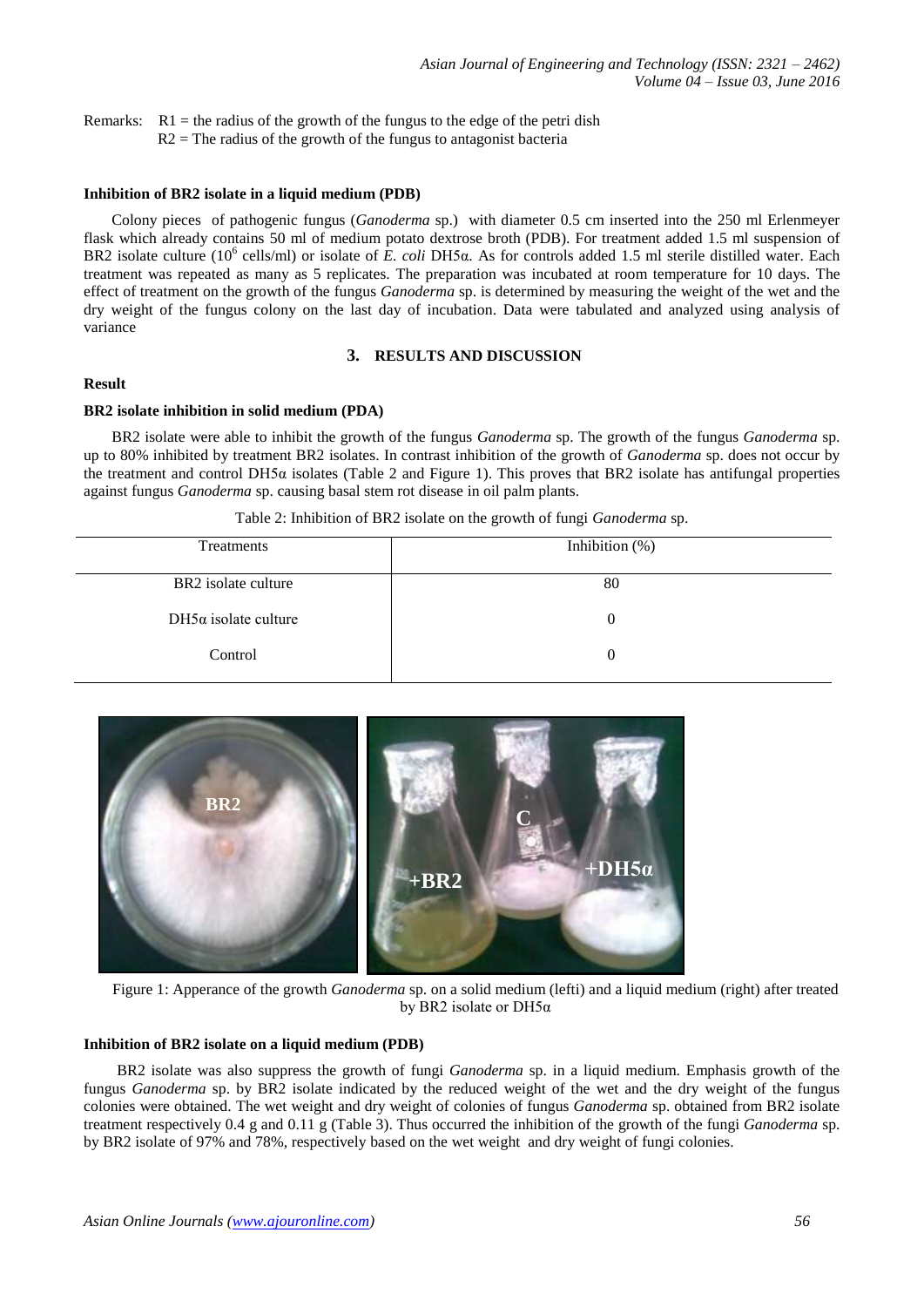| Table 3: Wet weight and dry weight of mycelium fungus Ganoderma sp. after incubated for 10 days in a liquid medium |  |
|--------------------------------------------------------------------------------------------------------------------|--|
| for each treatment                                                                                                 |  |

| Treatments      | Wet weight $(g)$ | Dry weight $(g)$  |
|-----------------|------------------|-------------------|
| BR <sub>2</sub> | 0,40a            | 0.11a             |
| $DH5\alpha$     | 7,70 b           | 0.46 <sub>b</sub> |
| Control         | 7,71 b           | 0.50 <sub>b</sub> |

The numbers in the same column followed by the same letter is not significant according DNMRT test at 5%

## **Discussion**

BR2 isolate consistently inhibited the growth of the fungus *Ganoderma* sp. either in a solid medium or in a liquid medium. Inhibition of the growth of the fungus *Ganoderma* sp. due BR2 isolates produce antifungal compounds. These results are consistent with the result of test from [8] that BR2 isolate properties chitinolytic and antagonist against the fungus *Rhizoctonia solani*, *Fusarium oxisporum*, and *Helminthosporium maydis*, respectively as a cause of disease sheath blight in rice plants, causing wilt disease on melon plants, and causes leaf spot disease in maize. Inhibition of the BR2 isolate on the fungus around 36-52%. The same thing was reported [11] that *Bacillus subtilis* RB14-C can suppress the growth of fungi *R. solani* and some other soil microbes.

Several studies using microbial antagonists for the control of *Ganoderma* sp. demonstrated success. [12] reported that the bacterial BK17 isolates quite effective in suppressing the growth of the basal stem rot cause of oil palm caused by *Ganoderma boninense* Pat. but not yet reported the results of the identification of bacterial isolates BK17. [9, 10] informs that based on 16S rRNA sequence analysis, morphology, biochemistry, and character growth, the BR2 isolate which has antifungal properties against fungus *Ganoderma* sp. identified as *Bacillus subtilis*. Meanwhile research carried out by the use of other microbes [13] who got the fungus *Trichoderma* T38 and T39 have antifungal properties against some isolates of *Ganoderma*. The use of other antagonist microbes, such as *Trichoderma harzianum* also been treated against *Ganoderma* causing basal stem rot in oil palm plants [7].

Antifungal compounds can be produced by BR2 isolate either in a solid medium or in a liquid medium. The efficacy of antifungal compounds produced by BR2 isolate in liquid medium reported [14], that the antifungal activity of BR2 isolate increased to 72 hours the first, following the increase in the bacterial cell growth. Results of the study of [15] concluded that the growth of bacterial cells *Acinetobacter baumanni* antagonist LCH001 closely correlated with antifungalnya activity. Furthermore, reported [14] that the antifungal compounds in BR2 isolate can be extracted using a solvent ethyl acetate extract inhibition of almost 78% against the fungus *R. solani*. The value of minimum inhibitory concentration (MIC) of ethyl acetate extract of 10 mg/l  $(10^{-3})\%$ ). However, the stability of the antifungal compounds is strongly influenced by temperature, ie the higher the temperature, the activity of antifungal compounds also decreased. Instead stability antifungal compounds are relatively stable in acidic, neutral and alkaline [16].

# **4. ACKNOWLEDGMENTS**

The author would like to thank staff of Laboratorium of Bacteriology, Department of Plant Protection, Bogor Agricultural University, for their assistance to complete all acativities performed the laboratory. The author also thanks to the head of Riau Assessment Institute of Agricultural Technology for providing support this publication.

## **5. CONCLUSIONS**

From these results it can be concluded that the *Bacilus subtilis* BR2 isolate can suppress the growth of fungi *Ganoderma* sp. causing basal stem rot of oil palm plant. Inhibition of the growth of the fungus *Ganoderma* sp. by *B. subtilis* BR2 isolate in vitro around 78-97%.

## **6. REFERENCES**

- 1. *Statistics Indonesia. Plantation area by Province and Crops, Indonesia (000 Ha), 2012-2014\*. <http://www.bps.go.id/linkTableDinamis/> view/id/838., 2015*
- 2. Agrios GN. *Plant Pathology.* 5th edition. San Diego: Academic Press, 2005